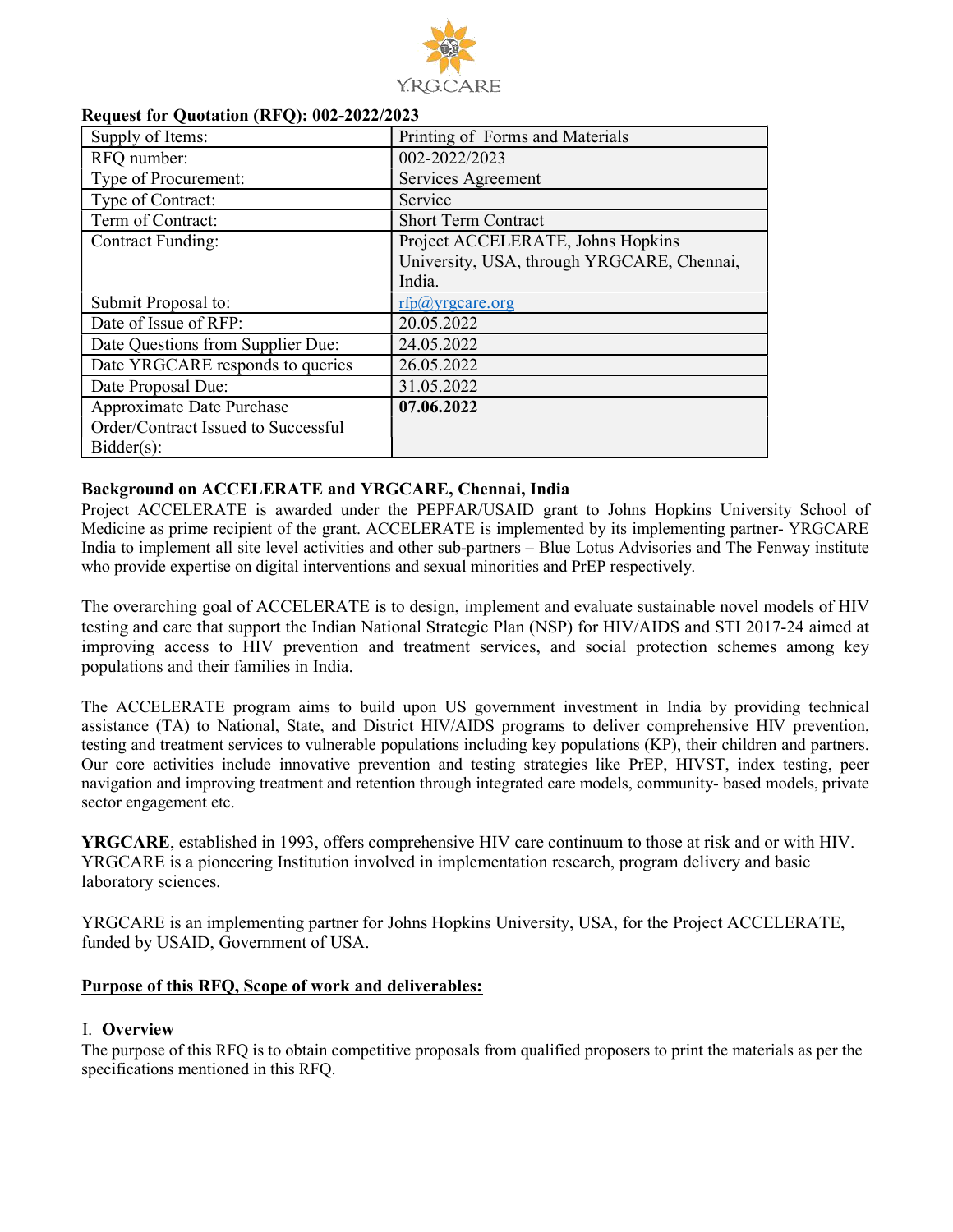

#### YRG Care hereby invites bidders to furnish quotations for the following items of supply. Bidders are requested to read the complete RFQ document while submitting the quote.

#### II. Scope of work:

The successful bidder will work closely with YRGCARE to deliver the printed materials in required quantities as per the specification.

# ANNEXURES TO THIS RFQ

- Annex 1 : List of Items and Pricing Schedule
- Annex 2 : Bidder Information
- Annex 3 : General Conditions of Contract

# III. LIST OF GOODS AND PRICING SCHEDULE (ANNEXURE 1)

#### LANGUAGE IN WHICH TO PRINT: (as indicated)

#### Sl. No. Name of the material Specifications | Qty | Rate per copy Total Cost (Rate per copy x total copies) **GST** in INR Total Cost (Incl of GST) Shipping and Delivery cost (details will be provided) 1 Job -Aid (Book 1) GSM: 80 (including cover page) Size: A4 Multi-color Pages  $-90$ Spiral Bound Language: Telugu Lamination required: NA Design corrections – review only Logo placement – Yes 220 copies (Telugu) 120 to 120 to 120 to 120 to 120 to 120 to 120 to 120 to 120 to 120 to 120 to 120 to 120 to 120 to 120 to 120 to 120 to 120 to 120 to 120 to 120 to 120 to 120 to 120 to 120 to 120 to 120 to 120 to 120 to 120 to 120 to 120 t Vijayawada 60 to Hyderabad 40 to Delhi **Office**  $2$  Job -Aid (Book 2) GSM: 80 (including cover page) Size: A4 Multi-color Pages  $-115$ Spiral Bound Language: Telugu Lamination required: NA Design corrections – review only Logo placement – Yes 220 copies (Telugu) 120 to 120 to 120 to 120 to 120 to 120 to 120 to 120 to 120 to 120 to 120 to 120 to 120 to 120 to 120 to 120 to 120 to 120 to 120 to 120 to 120 to 120 to 120 to 120 to 120 to 120 to 120 to 120 to 120 to 120 to 120 to 120 t Vijayawada 60 to Hyderabad 40 to Delhi **Office** Sl. Name of Specifications Qty Rate Total Cost GST Total Shipping and

#### PRICE IN INR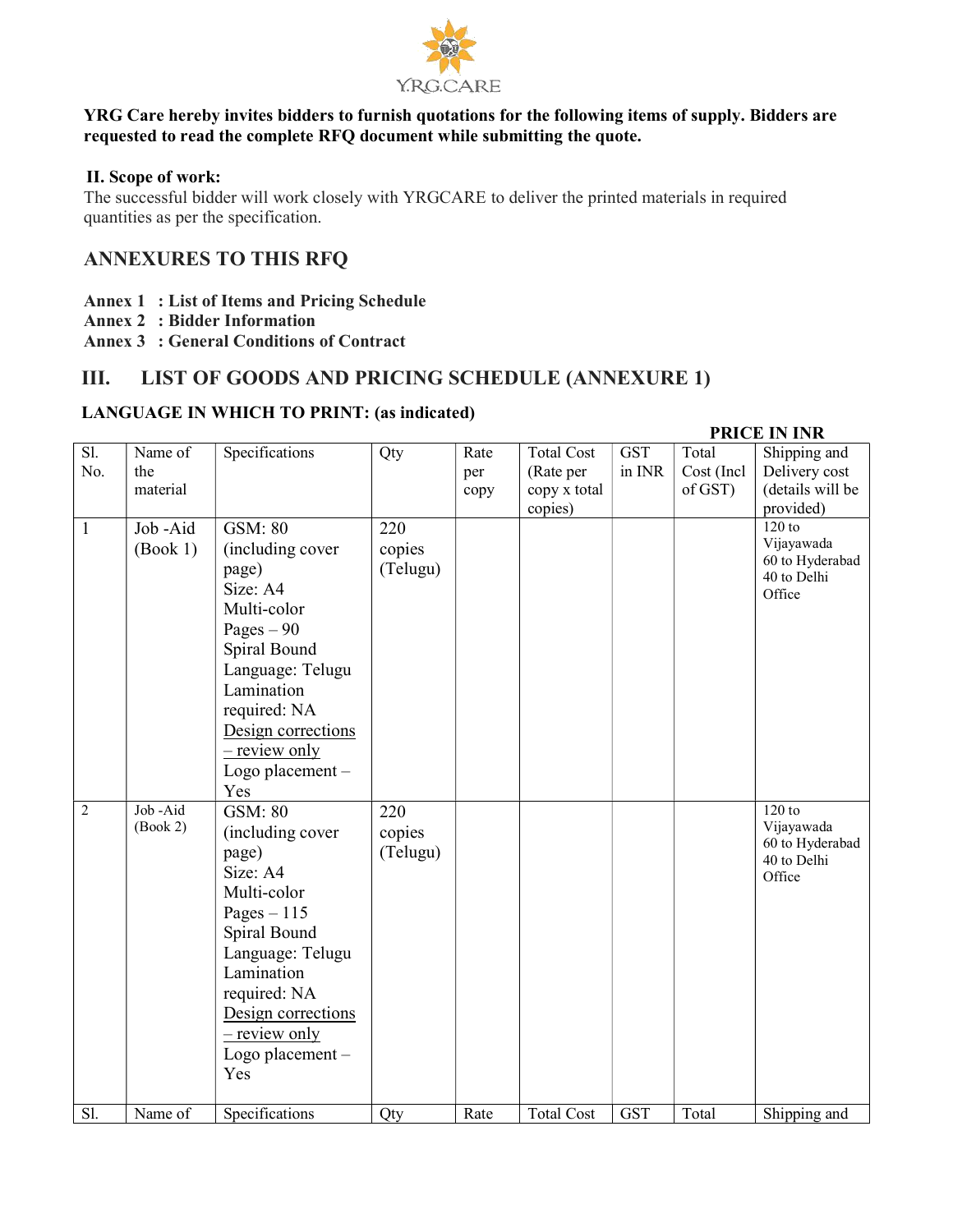

| No.            | the             |                                |          | per  | (Rate per    | in INR | Cost (Incl | Delivery cost           |
|----------------|-----------------|--------------------------------|----------|------|--------------|--------|------------|-------------------------|
|                | material        |                                |          | copy | copy x total |        | of GST)    | (details will be        |
|                |                 |                                |          |      | copies)      |        |            | provided)               |
| $\mathfrak{Z}$ | Form-A          | GSM:60                         | 7,000    |      |              |        |            | 2000 to                 |
|                | Index           | <b>Black and White</b>         | copies   |      |              |        |            | Hyderabad               |
|                | Testing         | Size: A2                       | (Telugu) |      |              |        |            | 1000 to                 |
|                | Form            | Pages: 3 sheets                |          |      |              |        |            | Rangareddy              |
|                |                 | Folding instructions:          |          |      |              |        |            | $1000$ to               |
|                |                 | folded and central             |          |      |              |        |            | Karimnagar              |
|                |                 | pin                            |          |      |              |        |            | 1500 to                 |
|                |                 |                                |          |      |              |        |            | Mahbubnagar             |
|                |                 | Packaging<br>instructions: 100 |          |      |              |        |            | 1500 to                 |
|                |                 |                                |          |      |              |        |            | Nalgonda                |
|                |                 | copies in each packet          |          |      |              |        |            |                         |
|                |                 | Lamination required:           |          |      |              |        |            |                         |
|                |                 | NA                             |          |      |              |        |            |                         |
|                |                 | Self-adhesive pasting          |          |      |              |        |            |                         |
|                |                 | (upper and lower               |          |      |              |        |            |                         |
|                |                 | border) required: NA           |          |      |              |        |            |                         |
|                |                 | Design required: Yes           |          |      |              |        |            |                         |
| $\overline{4}$ | Form-B          | GSM:60                         | 14,000   |      |              |        |            | 4000 to                 |
|                | Index           | <b>Black and White</b>         | copies   |      |              |        |            | Hyderabad               |
|                | Testing<br>Form | Size: A2                       | (Telugu) |      |              |        |            | $2000$ to<br>Rangareddy |
|                |                 | Pages: 2 sheets                |          |      |              |        |            | 2000 to                 |
|                |                 | Folding instructions:          |          |      |              |        |            | Karimnagar              |
|                |                 | folded                         |          |      |              |        |            | 3000 to                 |
|                |                 | Packaging                      |          |      |              |        |            | Mahbubnagar             |
|                |                 | instructions: 100              |          |      |              |        |            | 3000 to                 |
|                |                 | copies in each packet          |          |      |              |        |            | Nalgonda                |
|                |                 | Lamination required:           |          |      |              |        |            |                         |
|                |                 | NA                             |          |      |              |        |            |                         |
|                |                 | Self-adhesive pasting          |          |      |              |        |            |                         |
|                |                 | (upper and lower               |          |      |              |        |            |                         |
|                |                 | border) required: NA           |          |      |              |        |            |                         |
|                |                 | Design required: Yes           |          |      |              |        |            |                         |
| 5              | Consent         | GSM:60                         | 21,000   |      |              |        |            | $6000$ to               |
|                | Form            | <b>Black and White</b>         | copies   |      |              |        |            | Hyderabad               |
|                |                 | Size: A4                       | (Telugu) |      |              |        |            | 3000 to                 |
|                |                 | Pages: 2 sheets                |          |      |              |        |            | Rangareddy<br>3000 to   |
|                |                 | Folding instructions:          |          |      |              |        |            | Karimnagar              |
|                |                 | folded                         |          |      |              |        |            | 4500 to                 |
|                |                 | Packaging                      |          |      |              |        |            | Mahbubnagar             |
|                |                 | instructions: 100              |          |      |              |        |            | 4500 to                 |
|                |                 | copies in each packet          |          |      |              |        |            | Nalgonda                |
|                |                 | Lamination required:           |          |      |              |        |            |                         |
|                |                 | NA                             |          |      |              |        |            |                         |
|                |                 | Self-adhesive pasting          |          |      |              |        |            |                         |
|                |                 | (upper and lower               |          |      |              |        |            |                         |
|                |                 | border) required: NA           |          |      |              |        |            |                         |
|                |                 | Design required: Yes           |          |      |              |        |            |                         |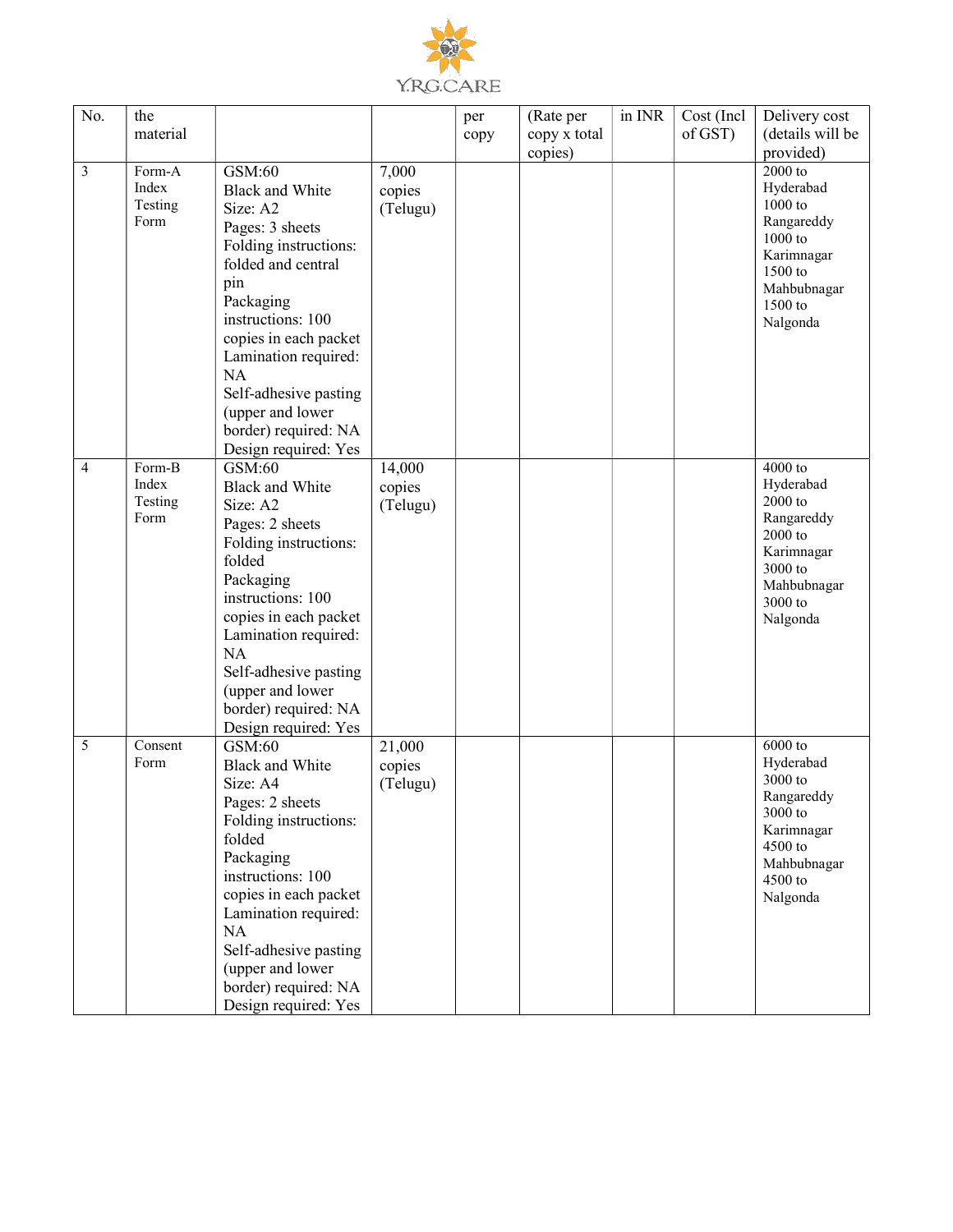

| $\overline{SI}$ .<br>No. | Name of the<br>material           | Specifications                           | Qty               | Rate        | <b>Total Cost</b>            | <b>GST</b>       | Total<br>Cost    | Shipping and<br>Delivery cost |
|--------------------------|-----------------------------------|------------------------------------------|-------------------|-------------|------------------------------|------------------|------------------|-------------------------------|
|                          |                                   |                                          |                   | per<br>copy | (Rate per<br>сору х<br>total | in<br><b>INR</b> | (Incl of<br>GST) | (details will be<br>provided) |
| 6                        | Feedback Form                     | GSM:60                                   | 21,000            |             | copies)                      |                  |                  | 6000 to                       |
|                          |                                   | <b>Black and White</b>                   | copies            |             |                              |                  |                  | Hyderabad<br>$3000$ to        |
|                          |                                   | Size: A4<br>Pages: 1 sheet               | (Telugu)          |             |                              |                  |                  | Rangareddy                    |
|                          |                                   | Folding instructions:                    |                   |             |                              |                  |                  | 3000 to<br>Karimnagar         |
|                          |                                   | folded<br>Packaging                      |                   |             |                              |                  |                  | 4500 to                       |
|                          |                                   | instructions: 100                        |                   |             |                              |                  |                  | Mahbubnagar<br>4500 to        |
|                          |                                   | copies in each                           |                   |             |                              |                  |                  | Nalgonda                      |
|                          |                                   | packet<br>Design required:               |                   |             |                              |                  |                  |                               |
|                          |                                   | Yes                                      |                   |             |                              |                  |                  |                               |
| $\tau$                   | Adverse event<br>monitoring forms | GSM:60<br><b>Black and White</b>         | 21,000<br>copies  |             |                              |                  |                  | 6000 to<br>Hyderabad          |
|                          |                                   | Size: A4                                 | (Telugu)          |             |                              |                  |                  | 3000 to<br>Rangareddy         |
|                          |                                   | Pages: 2 sheets<br>Folding instructions: |                   |             |                              |                  |                  | 3000 to                       |
|                          |                                   | folded                                   |                   |             |                              |                  |                  | Karimnagar<br>4500 to         |
|                          |                                   | Packaging<br>instructions: 100           |                   |             |                              |                  |                  | Mahbubnagar<br>4500 to        |
|                          |                                   | copies in each                           |                   |             |                              |                  |                  | Nalgonda                      |
|                          |                                   | packet<br>Design required:               |                   |             |                              |                  |                  |                               |
| 8                        | OVC Case Plan                     | Yes<br>GSM:60                            |                   |             |                              |                  |                  | Telugu                        |
|                          | Formats (Hindi,                   | <b>Black and White</b>                   | 13,000<br>copies  |             |                              |                  |                  | 5,000 to                      |
|                          | and English)                      | Size: A2                                 | (Telugu)<br>12000 |             |                              |                  |                  | Hyderabad<br>8,000 to         |
|                          |                                   | Pages: 2 (back-to-<br>back)              | copies            |             |                              |                  |                  | Vijayawada<br>Hindi           |
|                          |                                   | Folding instructions:                    | (Hindi)           |             |                              |                  |                  | 6000 copies to                |
|                          |                                   | folded in the middle<br>Packaging        | 8000<br>copies    |             |                              |                  |                  | Pune<br>6000 copies to        |
|                          |                                   | instructions: 100                        | (English)         |             |                              |                  |                  | Thane                         |
|                          |                                   | copies in each<br>packet                 |                   |             |                              |                  |                  | English<br>2500 to Imphal     |
|                          |                                   | Design required:                         |                   |             |                              |                  |                  | 1500 to<br>Dimapur            |
|                          |                                   | Yes                                      |                   |             |                              |                  |                  | 2000 to Aizawl                |
|                          |                                   |                                          |                   |             |                              |                  |                  | 2000 to Delhi<br>Office       |
|                          |                                   |                                          |                   |             |                              |                  |                  |                               |
|                          |                                   |                                          |                   |             |                              |                  |                  |                               |
|                          |                                   |                                          |                   |             |                              |                  |                  |                               |
|                          |                                   |                                          |                   |             |                              |                  |                  |                               |
|                          |                                   |                                          |                   |             |                              |                  |                  |                               |
|                          |                                   |                                          |                   |             |                              |                  |                  |                               |
| Sl.<br>No.               | Name of the                       | Specifications                           | Qty               | Rate        | <b>Total Cost</b>            | <b>GST</b>       | Total            | Shipping and<br>Delivery cost |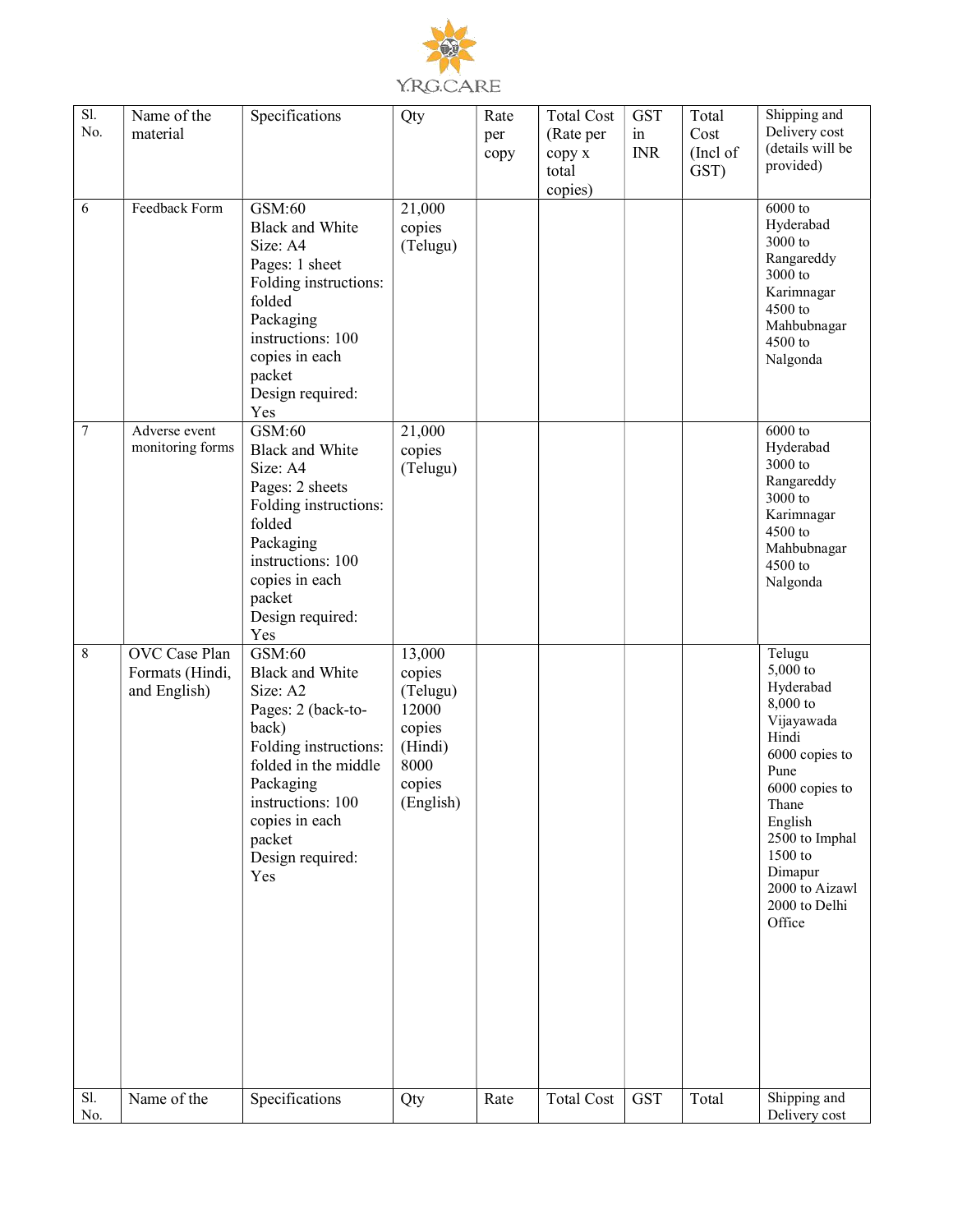

|     | material               |                                           |                | per  | (Rate per         | in         | Cost     | (details will be         |
|-----|------------------------|-------------------------------------------|----------------|------|-------------------|------------|----------|--------------------------|
|     |                        |                                           |                | copy | сору х            | <b>INR</b> | (Incl of | provided)                |
|     |                        |                                           |                |      | total             |            | GST)     |                          |
| 9   |                        | GSM: 60                                   | 3000           |      | copies)           |            |          | English                  |
|     | Peer<br>Receptionist   | Size: A4                                  | copies         |      |                   |            |          | 1200 to                  |
|     | Service                | Page: 1 sheet                             | (English)      |      |                   |            |          | Hyderabad                |
|     | Delivery               | <b>Black and White</b>                    |                |      |                   |            |          | 900 to Pune              |
|     | <b>Tracking Sheet</b>  | Design required:                          |                |      |                   |            |          | 900 to Thane             |
|     |                        | Yes                                       |                |      |                   |            |          |                          |
|     |                        | Lamination: N/A                           |                |      |                   |            |          |                          |
| 10  | Service                | GSM: 60                                   | 3000           |      |                   |            |          | English                  |
|     | Delivery               | Size: A4                                  | copies         |      |                   |            |          | 1200 to                  |
|     | <b>Tracking Sheet-</b> | Page: 1 sheet                             | (English)      |      |                   |            |          | Hyderabad                |
|     | Professional           | <b>Black and White</b>                    |                |      |                   |            |          | 900 to Pune              |
|     | Counsellor             | Design required:                          |                |      |                   |            |          | 900 to Thane             |
|     |                        | Yes                                       |                |      |                   |            |          |                          |
|     |                        | Lamination: N/A                           |                |      |                   |            |          |                          |
| 11  | Service                | GSM: 60                                   | 3000           |      |                   |            |          | English                  |
|     | Delivery               | Size: A4                                  | copies         |      |                   |            |          | 1200 to<br>Hyderabad     |
|     | <b>Tracking Sheet-</b> | Page: 6 sheet                             | (English)      |      |                   |            |          | 900 to Pune              |
|     | Nurse                  | Folding and                               |                |      |                   |            |          | 900 to Thane             |
|     |                        | Pinning: two fold                         |                |      |                   |            |          |                          |
|     |                        | with middle pin<br><b>Black and White</b> |                |      |                   |            |          |                          |
|     |                        | Design required:                          |                |      |                   |            |          |                          |
|     |                        | Yes                                       |                |      |                   |            |          |                          |
|     |                        | Lamination: N/A                           |                |      |                   |            |          |                          |
| 12  | Service                | GSM: 60                                   | 3000           |      |                   |            |          | English                  |
|     | Delivery               | Size: A4                                  | copies         |      |                   |            |          | 1200 to                  |
|     | <b>Tracking Sheet-</b> | Page: 1 sheet                             | (English)      |      |                   |            |          | Hyderabad                |
|     | Peer Counsellor        | <b>Black and White</b>                    |                |      |                   |            |          | 900 to Pune              |
|     |                        | Design required:                          |                |      |                   |            |          | 900 to Thane             |
|     |                        | Yes                                       |                |      |                   |            |          |                          |
|     |                        | Lamination: N/A                           |                |      |                   |            |          |                          |
| 13  | <b>Consent Form</b>    | GSM: 60                                   | 400            |      |                   |            |          | Telugu                   |
|     |                        | Size: A4                                  | copies         |      |                   |            |          | $400$ to                 |
|     |                        | Page : 1 sheet                            | (Telugu)       |      |                   |            |          | Hyderabad<br>English     |
|     |                        | <b>Black and White</b>                    |                |      |                   |            |          | $1000$ to                |
|     |                        | Design required:<br>Yes                   | 2600<br>copies |      |                   |            |          | Hyderabad                |
|     |                        | Lamination: N/A                           | (English)      |      |                   |            |          | 800 to Pune              |
|     |                        |                                           |                |      |                   |            |          | 800 to Thane             |
| 14  | Feedback Form          | GSM: 60                                   | 400            |      |                   |            |          | Telugu                   |
|     |                        | Size: A4                                  | copies         |      |                   |            |          | $400$ to                 |
|     |                        | Page: 2 sheet                             | (Telugu)       |      |                   |            |          | Hyderabad                |
|     |                        | <b>Black and White</b>                    |                |      |                   |            |          | English                  |
|     |                        | Design required:                          | 2600           |      |                   |            |          | $1000$ to                |
|     |                        | Yes                                       | copies         |      |                   |            |          | Hyderabad<br>800 to Pune |
|     |                        | Lamination: N/A                           | (English)      |      |                   |            |          | 800 to Thane             |
|     |                        |                                           |                |      |                   |            |          |                          |
|     |                        |                                           |                |      |                   |            |          |                          |
| Sl. | Name of the            | Specifications                            | Qty            | Rate | <b>Total Cost</b> | <b>GST</b> | Total    | Shipping and             |
|     |                        |                                           |                |      |                   |            |          |                          |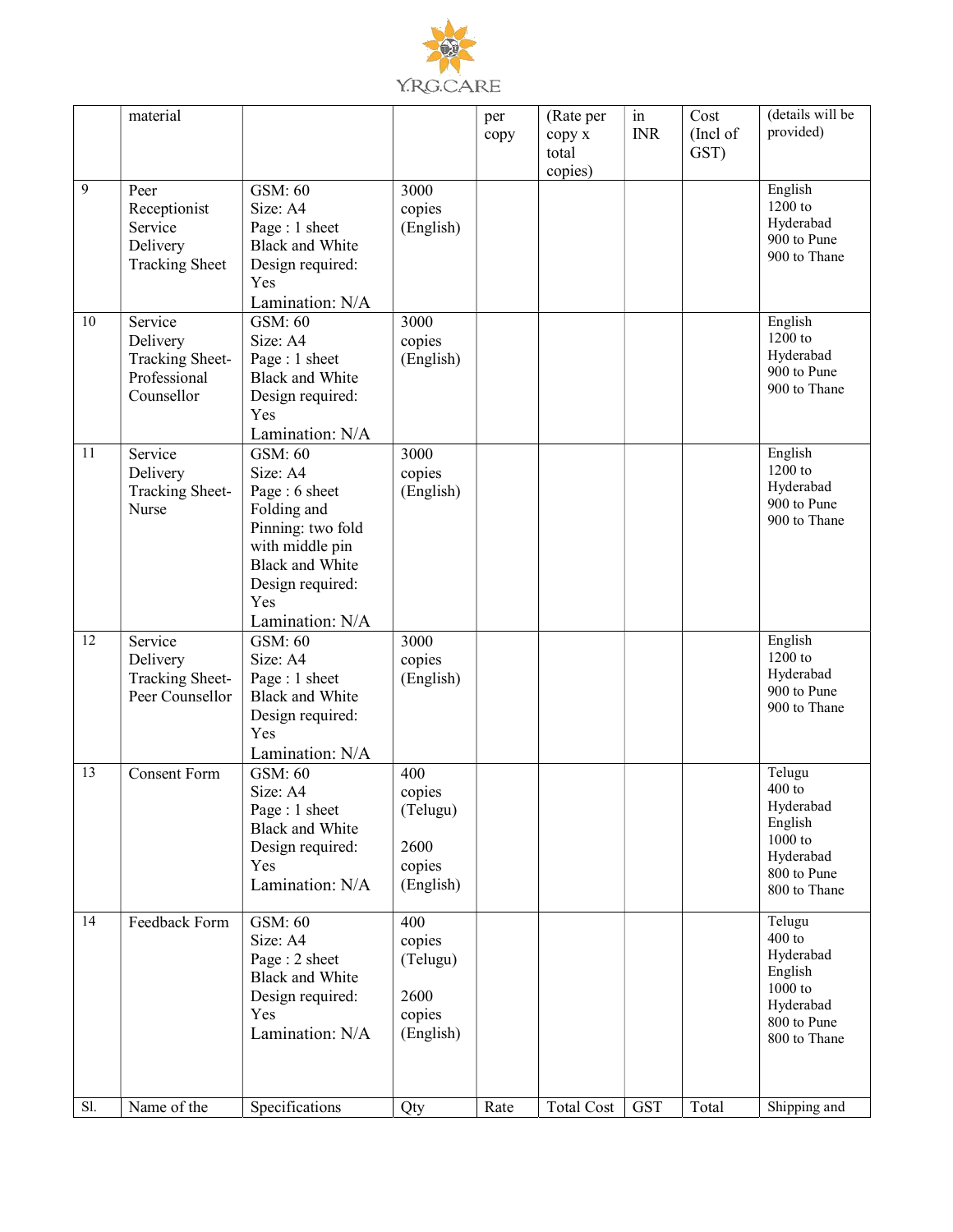

| No. | material                             |                                                                                                                                                                                                                                                  |                             | per<br>copy | (Rate per<br>сору х<br>total | in<br><b>INR</b> | Cost<br>(Incl of<br>GST) | Delivery cost<br>(details will be<br>provided)                   |
|-----|--------------------------------------|--------------------------------------------------------------------------------------------------------------------------------------------------------------------------------------------------------------------------------------------------|-----------------------------|-------------|------------------------------|------------------|--------------------------|------------------------------------------------------------------|
|     |                                      |                                                                                                                                                                                                                                                  |                             |             | copies)                      |                  |                          |                                                                  |
| 15  | Case History<br><b>Booklet Cover</b> | GSM: 100<br>Size: A4<br>Page: 2 sheet<br>Multi-color<br>Folding instructions:                                                                                                                                                                    | 3000<br>copies<br>(English) |             |                              |                  |                          | English<br>1200 to<br>Hyderabad<br>900 to Pune<br>900 to Thane   |
|     |                                      | Two-fold<br>Design required:<br>Yes<br>Lamination: N/A                                                                                                                                                                                           |                             |             |                              |                  |                          |                                                                  |
| 16  | Prescription<br>Pad                  | <b>GSM: 80</b><br>Size: A4<br>Page: 1 sheet<br>Multi-color<br>Folding instructions:<br>NA<br>Packaging<br>instructions: 100<br>copies in each book<br>Design required:<br>Yes<br>Lamination: N/A                                                 | 3000<br>copies<br>(English) |             |                              |                  |                          | English<br>$1200$ to<br>Hyderabad<br>900 to Pune<br>900 to Thane |
| 17  | Prescription<br>Pad                  | <b>GSM: 80</b><br>Size: A8<br>Page: 1 sheet<br>Multi-color<br>Folding instructions:<br>NA<br>Packaging<br>instructions: 100<br>copies in each book<br>Design required:<br>Yes<br>Lamination: N/A                                                 | 3000<br>copies<br>(English) |             |                              |                  |                          | English<br>$1200$ to<br>Hyderabad<br>900 to Pune<br>900 to Thane |
| 18  | Referral Pad                         | GSM: 60<br>Size: A4<br>Page: 1 sheet<br><b>Black and White</b><br>Folding instructions:<br>Triplicate with<br>dotted lines for<br>tearing<br>Packaging<br>instructions: 100<br>copies in each book<br>Design required:<br>Yes<br>Lamination: N/A | 3000<br>copies<br>(English) |             |                              |                  |                          | English<br>1200 to<br>Hyderabad<br>900 to Pune<br>900 to Thane   |
| Sl. | Name of the                          | Specifications                                                                                                                                                                                                                                   | Qty                         | Rate        | <b>Total Cost</b>            | <b>GST</b>       | Total                    | Shipping and                                                     |
|     |                                      |                                                                                                                                                                                                                                                  |                             |             |                              |                  |                          |                                                                  |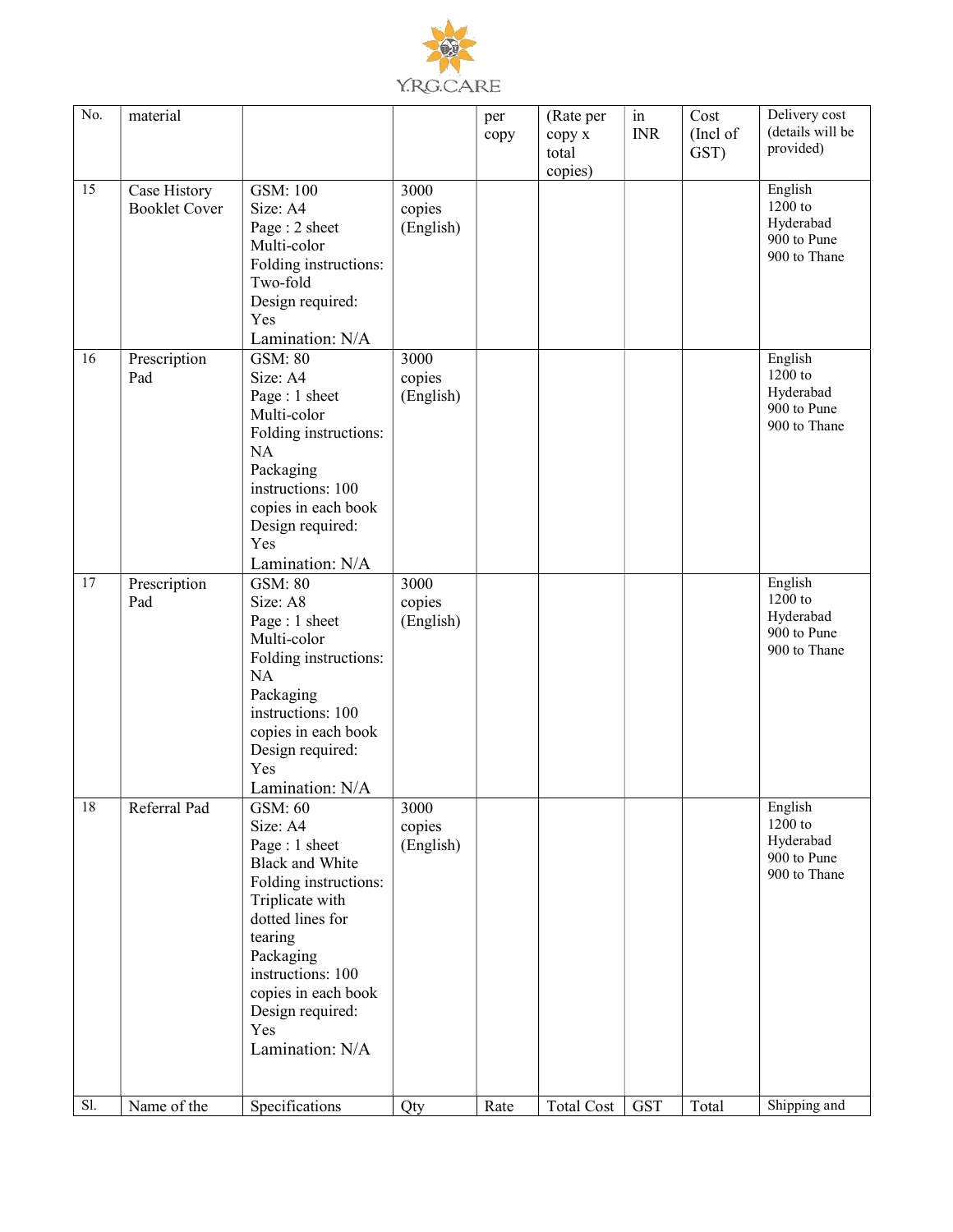

| No. | material                |                                                                                                                                                                     |                             | per<br>copy | (Rate per<br>copy x<br>total<br>copies) | in<br><b>INR</b> | Cost<br>(Incl of<br>GST) | Delivery cost<br>(details will be<br>provided)                   |
|-----|-------------------------|---------------------------------------------------------------------------------------------------------------------------------------------------------------------|-----------------------------|-------------|-----------------------------------------|------------------|--------------------------|------------------------------------------------------------------|
| 19  | Field Tracking<br>Sheet | GSM: 60<br>Size: A4<br>Page : 1 sheet<br>Black and White<br>Design required:<br>Yes<br>Lamination: N/A                                                              | 300<br>copies<br>(English)  |             |                                         |                  |                          | English<br>$120$ to<br>Hyderabad<br>90 to Pune<br>90 to Thane    |
| 20  | Registration<br>Form    | GSM: 60<br>Size: A4<br>Page: 4 sheet<br><b>Black and White</b><br>Folding and<br>Pinning: Two fold<br>with middle pin<br>Design required:<br>Yes<br>Lamination: N/A | 3000<br>copies<br>(English) |             |                                         |                  |                          | English<br>$1200$ to<br>Hyderabad<br>900 to Pune<br>900 to Thane |

#### TERMS & CONDITIONS:

- a. Bids shall be submitted via e-mail to rfp@yrgcare.org not later than 31<sup>st</sup> May 2022. Bids must be written in English.
- b. Any queries should be sent to  $\frac{rfp(\partial y) \cdot \frac{rfp(\partial y)}{q}$  on or before 24<sup>th</sup> May 2022.
- c. Unit Price: should be all inclusive (packaging, transit insurance, delivery cost etc.)
- d. Delivery Address: Exact address is within the city limits of Delhi, Hyderabad, Pune, Thane, Vijaywada, Rangareddy, Nalgonda, Karimnagar, Mahbubnagar, Imphal, Dimapur and Aizawl as indicated for each of the items
- e. Payment terms: Against Invoice after satisfactory delivery.
- f. Currency: All quotations should be in Indian Rupees.
- g. Submission requirements: The quotes must be given on Vendor's Business letter head duly signed. Quotes received beyond the deadline will not be considered.
- h. Evaluation criteria:
	- 1. Price of Products (90%)
	- 3. Payment Terms (10%)

#### ATTACHMENTS:

(Agency needs to attach below documents into the bid)

- a. Copy of audited financial statements of last three financial years
	- b. References of previous experience in similar supplies to Govt/International NGO's (copy of contract/PO)
	- c. Copy of GSTIN registration & PAN
	- **d.** Duly filled  $\&$  signed Annex  $-I$

YRGCARE reserves the right to request additional information from prospective suppliers and reject any or all bids that do not meet the specifications, or when considered to be in the best interest of the agency and/or the people it serves.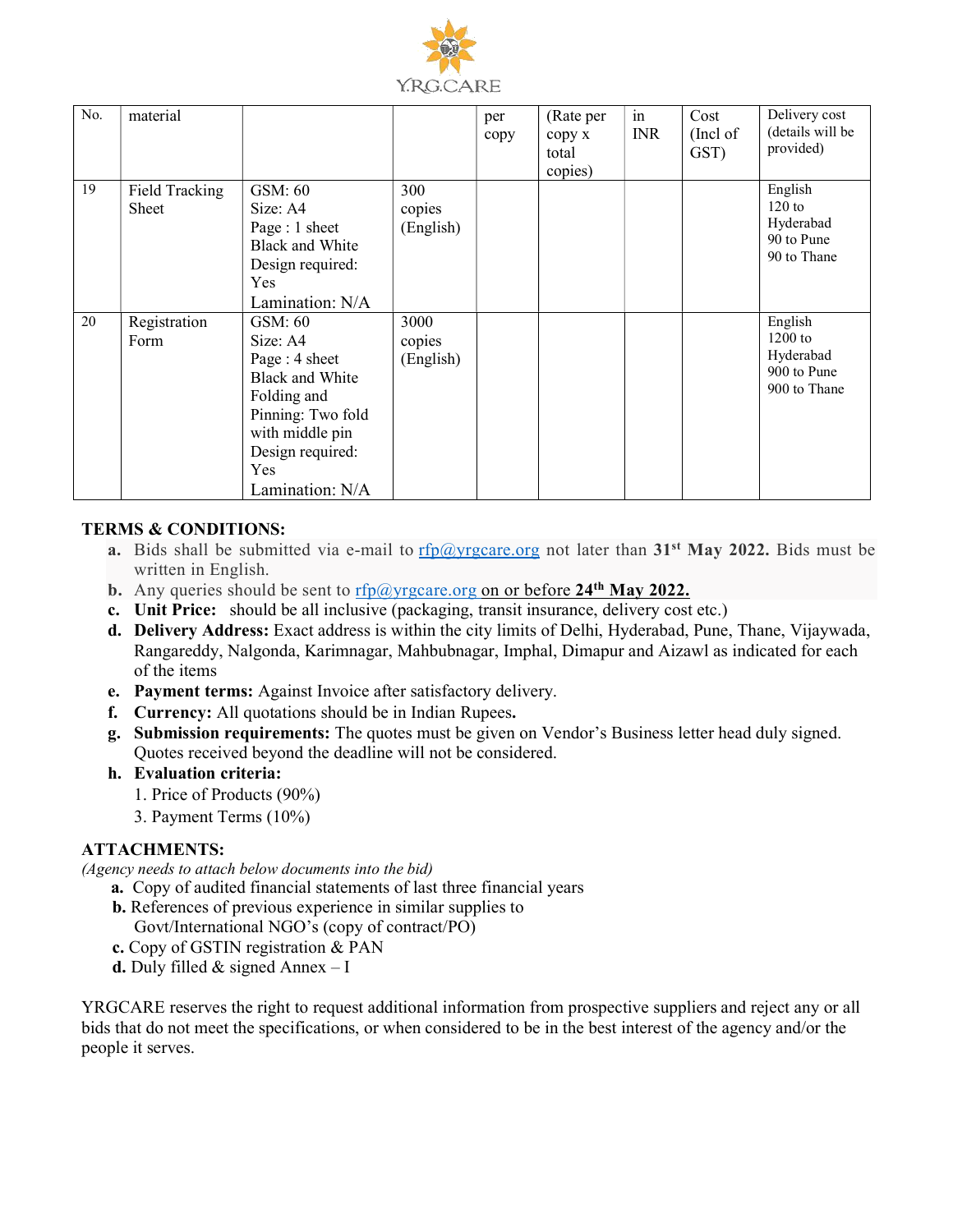

### General Terms & Conditions

#### 1. ACCEPTANCE OF THE PURCHASE ORDER:

This Purchase Order may only be accepted by the Supplier's signing and returning an acknowledgement copy of it or by timely delivery of the goods in accordance with the terms of this Purchase Order, as herein specified. Acceptance of this Purchase Order shall constitute a contract between the Parties under which the rights and obligations of the Parties shall be governed solely by the terms and conditions of this Purchase Order, including these General Conditions. No additional or inconsistent provisions proposed by the Supplier shall bind YRGCARE unless agreed to in writing by a duly authorized official of YRGCARE.

#### 2. PAYMENT:

- a. YRGCARE shall, on fulfilment of the Delivery Terms, unless otherwise provided in this Purchase Order, make payment within 30 days of receipt of the Supplier's invoice for the goods and copies of the shipping documents specified in this Purchase Order.
- b. Unless instructed by YRGCARE, the Supplier shall submit one invoice in respect of this Purchase Order, and such invoice must indicate the Purchase Order's identification number.
- c. The prices shown in this Purchase Order may not be increased.

#### 3. FITNESS OF GOODS/PACKAGING:

The Supplier warrants that the materials, including packaging, conform to the specifications specified hereunder and are fit for the purposes for which such goods are ordinarily used and for purposes expressly made known to the Supplier and are free from defects in workmanship and materials. The Supplier also warrants that the goods are contained or packaged adequately to protect the goods.

#### 4. INSPECTION:

- a. YRGCARE shall have a reasonable time after delivery of the goods to inspect them and to reject and refuse acceptance of goods not conforming to this Purchase Order; payment for goods pursuant to this Purchase Order shall not be deemed an acceptance of the goods.
- b. Inspection prior to shipment does not relieve the Supplier from any of their contractual obligations.

#### 5. INTELLECTUAL PROPERTY INFRINGEMENT:

The Supplier warrants that the use or supply of the goods under this Purchase Order does not infringe any patent, design, trade-name or trade-mark. In addition, the Supplier shall, pursuant to this warranty, indemnify, defend YRGCARE harmless from any actions or claims brought pertaining to the alleged infringement of a patent, design, trade-name or trade-mark arising in connection with the goods sold under this Purchase Order.

#### 6. RIGHTS OF YRGCARE:

In case of failure by the Supplier to fulfil its obligations under the terms and conditions of this Purchase Order, and to make delivery of all or part of the goods by the agreed delivery date or dates, YRGCARE may, after giving the Supplier reasonable notice to perform and without prejudice to any other rights or remedies, exercise one or more of the following rights:

- a. Procure all or part of the goods from other sources, in which event YRGCARE may hold the Supplier responsible for any excess cost occasioned thereby.
- b. Refuse to accept delivery of all or part of the goods.
- c. Cancel this Purchase Order without any liability for termination charges or any other liability of any kind on the part of YRGCARE.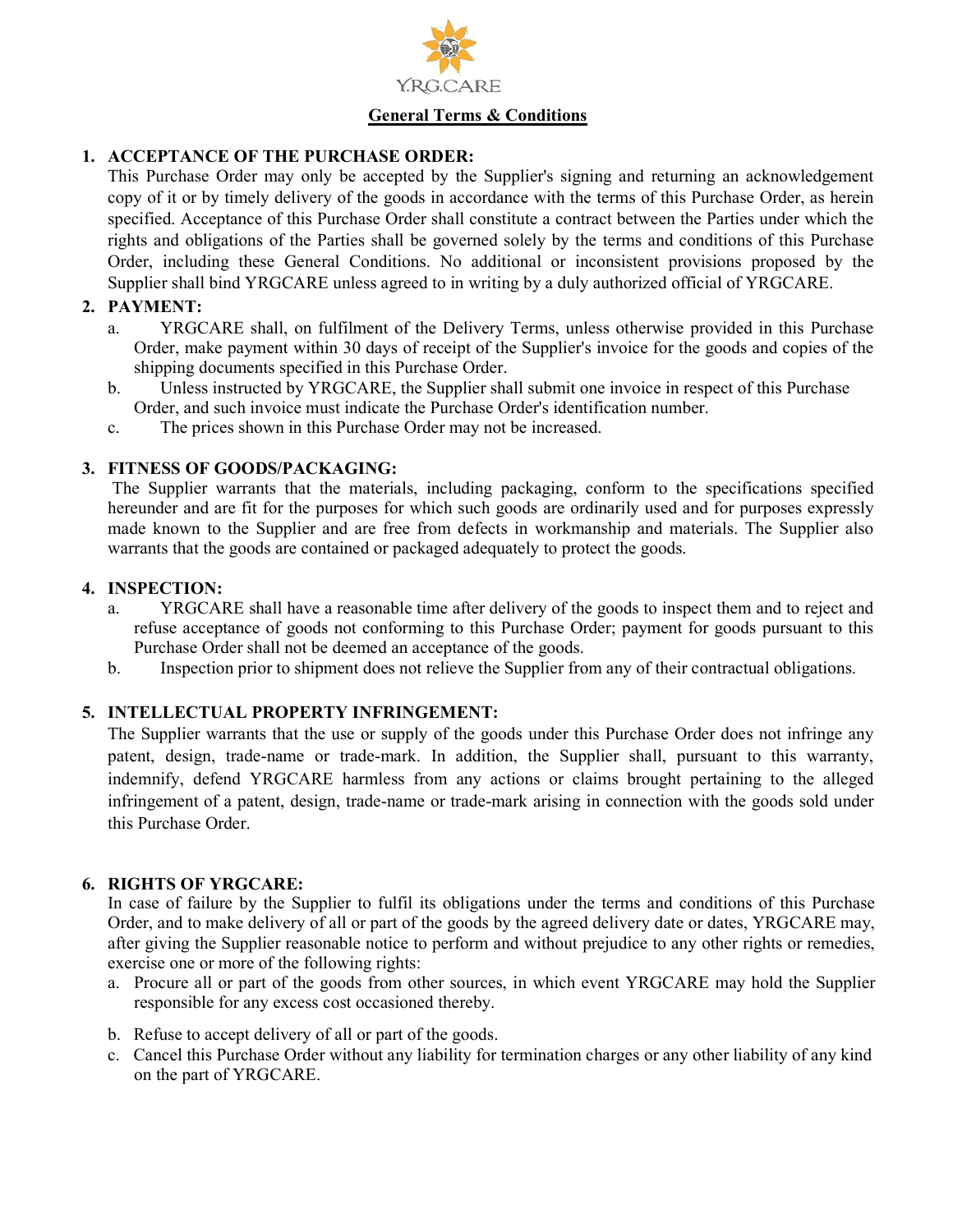

#### 7. LATE DELIVERY:

Without limiting any other rights or obligations of the parties hereunder, if the Supplier will be unable to deliver the goods by the delivery date(s) stipulated in this Purchase Order, the Supplier shall (i) immediately consult with YRGCARE to determine the most expeditious means for delivering the goods and (ii) use an expedited means of delivery, at the Supplier's cost (unless the delay is due to Force Majeure), if reasonably so requested by YRGCARE.

#### 8. ASSIGNMENT AND INSOLVENCY:

- a. The Supplier shall not, except after obtaining the written consent of YRGCARE, assign, transfer, pledge or make other disposition of this Purchase Order, or any part thereof, or any of the Supplier's rights or obligations under this Purchase Order.
- b. Should the Supplier become insolvent or should control of the Supplier change by virtue of insolvency, YRGCARE may, without prejudice to any other rights or remedies, immediately terminate this Purchase Order by giving the Supplier written notice of termination.

### 9. USE OF YRGCARE NAME OR EMBLEM:

The Supplier shall not use the name, emblem or official seal of YRGCARE without the specific express permission from the authorised official of YRGCARE.

### 10. PROHIBITION ON ADVERTISING:

The Supplier shall not advertise or otherwise make public that it is furnishing goods or services to YRGCARE without obtaining specific permission from YRGCARE in each instance.

### 11. SETTLEMENT OF DISPUTES:

- a. Amicable Settlement. The Parties shall use their best efforts to settle amicably any dispute, controversy or claim arising out of, or relating to this Purchase Order or the breach, termination or invalidity thereof. Where the Parties wish to seek such an amicable settlement through conciliation, the conciliation shall take place in mutually acceptable terms and conditions.
- b. Arbitration. Unless, any such dispute, controversy or claim between the Parties arising out of or relating to this Purchase Order or the breach, termination or invalidity thereof is settled amicably under the preceding paragraph of this Section within sixty (60) days after receipt by one Party of the other Party's request for such amicable settlement, such dispute, controversy or claim shall be referred by either Party to arbitration in accordance with the Jurisdictional Arbitration Rules then obtaining, including its provisions on applicable law. The Parties shall be bound by any arbitration award rendered as a result of such arbitration as the final adjudication of any such controversy, claim or dispute.

## 12. OFFICIALS NOT TO BENEFIT:

The Contractor warrants that no official of YRGCARE has received or will be offered by the Contractor any direct or indirect benefit arising from this Contract or the award thereof. The Contractor agrees that breach of this provision is a breach of an essential term of this Contract.